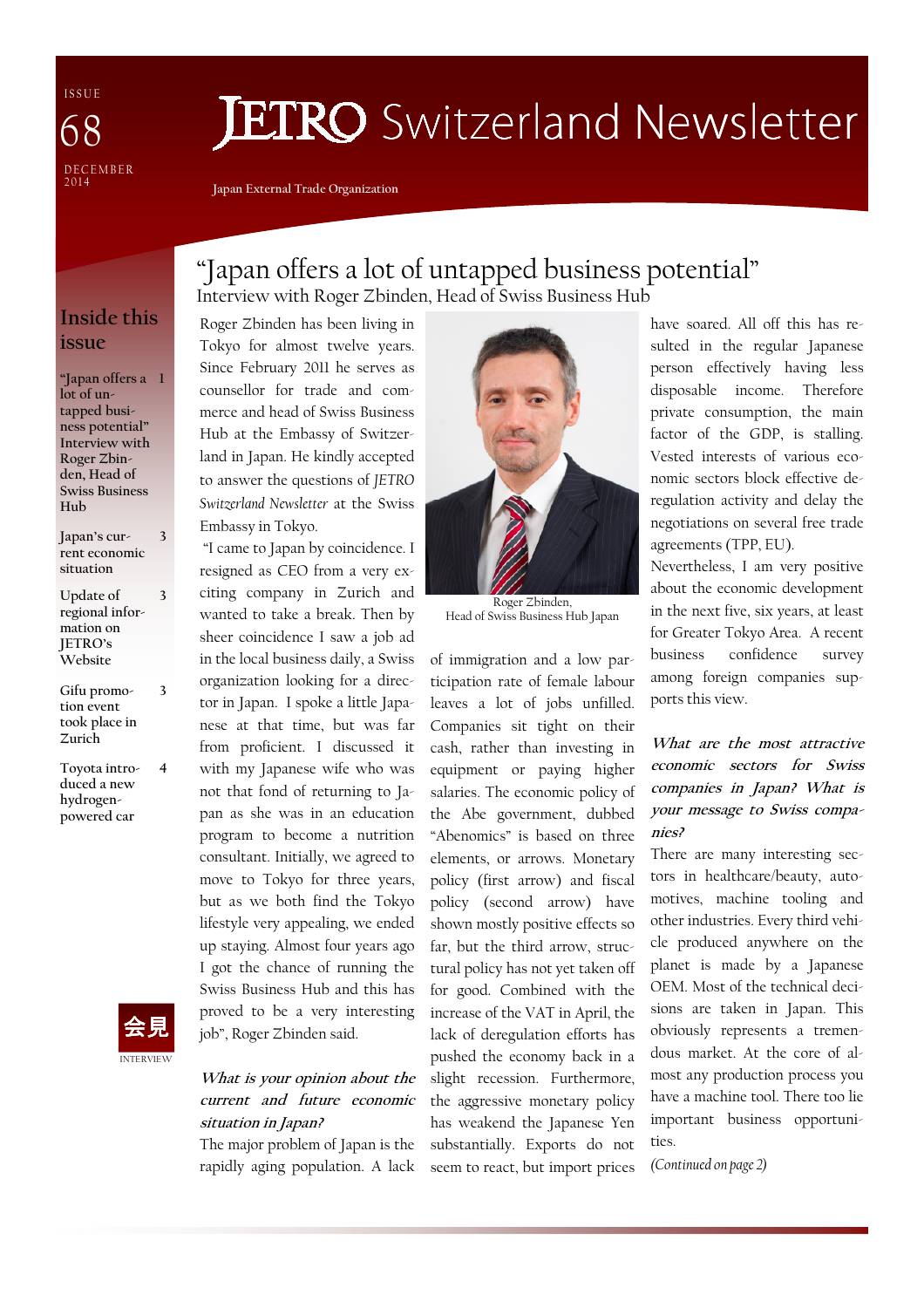# "Japan offers a lot of untapped business potential"

Interview with Roger Zbinden, Head of Swiss Business Hub





(Continued from page 1)

At a recent machine tool fair here in Tokyo (JIMTOF) we had 94 Swiss exhibitors and most of them report a much higher order pipeline than two years ago. Healthcare and beauty is another hot sector where we had many successful projects in the last two years. Unlike in China and Hongkong, the luxury market in Japan is very stable and growing. It is important however to understand that the client base is changing from domestic clients to visitors. In that respect, Japan is in the process of becoming a destination market.

#### What are the strengths of Swiss companies in Japan?

Swiss Made stands for high quality in both products and services. The reputation of our country is a very good one and a lot of Swiss corporations benefit from this "Swissness".

#### What is the reputation of Swiss companies in Japan?

Again, Swiss Made is a promise for the highest quality and reliability. This goes along with a high price. This is not a problem with durable industrial products with a long life cycle. Japanese industrial clients understand the trade off between initial investment and running cost.

#### What is the impact of the strong value of the Swiss franc?

It is actually not the strong Swiss Franc, but the weak Yen! Since the SNB defends the Euro-CHF rate, there is no disadvantage compared with the European competition.

#### What are the main challenges faced by Swiss companies to enter the Japanese market?

Most of the hurdles are related to import regulations. In addition, any company, both Japanese and foreign, is confronted with extremely demanding customers, not only regarding product quality, but also after-sales services. The process of setting up a business is fairly easy and not costly, but finding good, internationally minded staff is sometimes a problem. Every Swiss company setting up a subsisiairy in Japan must accept that the business culture is very different, and this quite often leads to misunderstandings. I usually say that if you make it in Japan, you can make it everywhere. Besides, Japan is a very good launching platform to tackle the huge ASEAN market with more than 600 million consumers. They regard Japan as the leader in Asia-Pacific.

How successful was the celebration of 150<sup>th</sup> anniversary of diplo-

#### matic relations in Japan? What have been the milestone events organized to celebrate it?

By the end of the anniversary year (March 2015) our embassy will have been involved in about 300 projects. Milestone projects included the Swissdays public events and the Anniversary Gala in February attended by the President of the Swiss Confederation, Didier Burkhalter. Another milestone was the economic delegation headed by Federal Councillor Schneider-Amman and a large Innovation Forum in July. In the cultural field, I would mention large exhibitions of the works of Valloton, Balthus, Hodler or the very prestigious collection of the Kunsthaus Zürich which attracts 4000 visitors every day.

#### What are your wishes for Swiss companies and for Swiss-Japanese relations in 2015?

I hope that the relations between the two countries will stay as prosperous as they are now. Our cultures are very different, but at the core of it, both the Swiss and the Japanese share a lot of common values. This is the foundation of a sustainable business relation.

#### What are your personal hobbies, leisure activities in Japan?

Japan is a year-round diving paradise, so I dive a lot. In addition I train in martial arts. On the more intellectual side, I hold a teaching position as a lecturer at a Graduate School at Hosei University here in Tokyo.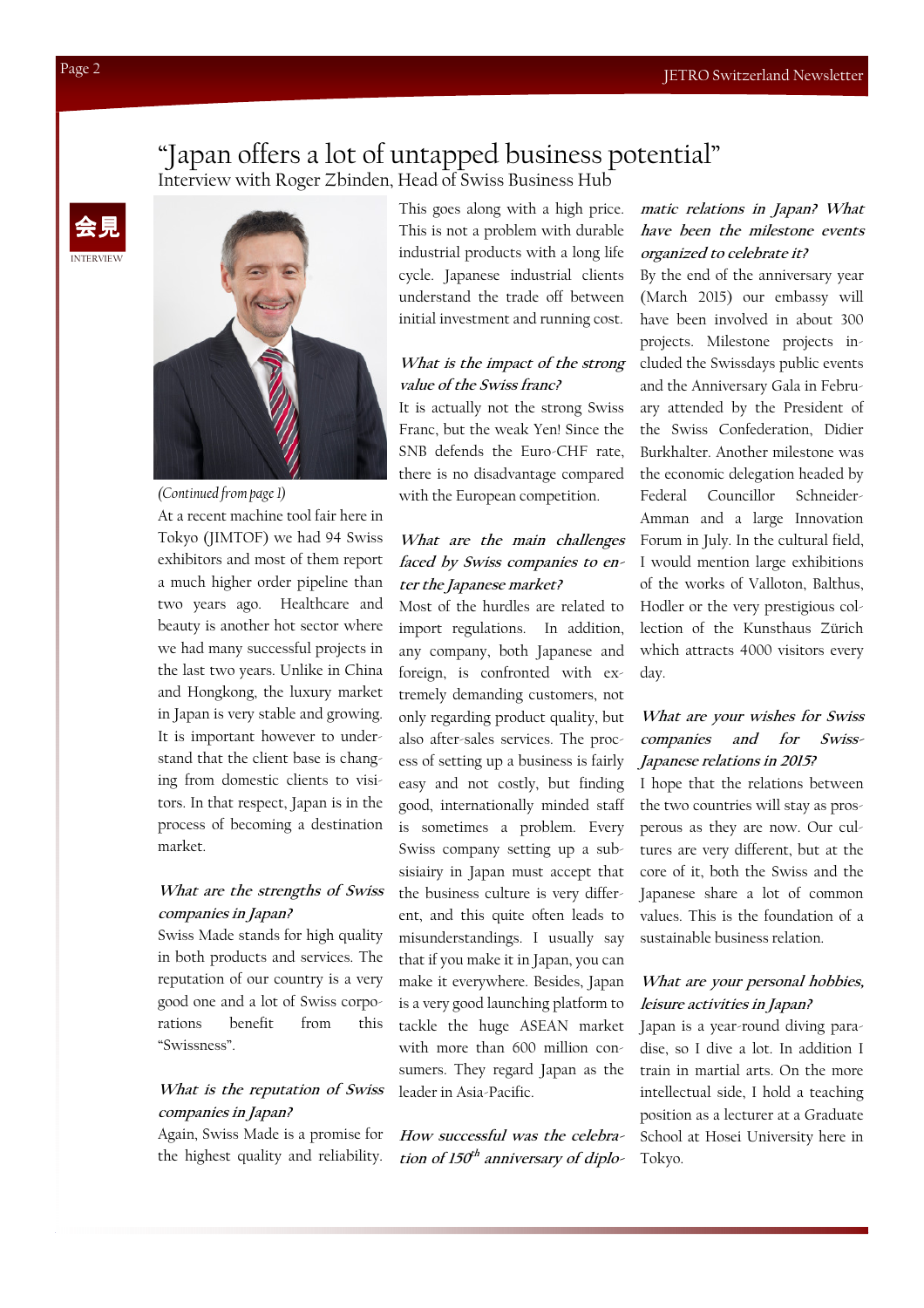## Japan's current economic situation

According to the Cabinet Office, "The Japanese economy is on a moderate recovery, while weakness can be seen in private consumption" (November economic report).

The leading index of business conditions slightly increased from 104.4 in August to 105.6 in September (2010=100, see graph).

Japan's exports rose 9.6% in value in October 2014 from the previous year, showing an increase to Asia by 10.5%, to North America by 8.5% and to Western Europe by 6.0%.

However, the domestic demand has continued to decline. The average of monthly consumption expenditures per household for October 2014 was ¥ 288,579 yen, down 0.7% in nominal terms and down 4.0% in real terms from the previous year. Nevertheless, the consumer price index for Japan was 103.6 in October 2014 (2010=100), and up 2.9% over the year.



Leading index of business conditions Cabinet Office

## Update of regional information on JETRO's Website

English version of JETRO Webpages on regional investment has been updated.

It provides accurate information related to industrial clusters (such as biotechnology, food, energy industries), business situation in each prefecture or each major city,

logistics and residence. You can also subscribe to the Newsletter: "Success in Regions".

The Webpage is available at: https://www.jetro.go.jp/en/invest/ region/

Screenshot of JETRO's Website



# Gifu promotion event took place in Zurich

About 100 people took part at the "Gifu Heartland of Japan" event on November 11, 2014.

Participants were welcomed by



Hajime Furuta, Governor of Gifu Prefecture in Japan

Governor of Gifu Prefecture Hajime Furuta and by Japanese Ambassador to Switzerland, H.E. Ryuhei Maeda.



H.E. Ryuhei Maeda, Japanese Ambassador to Switzerland

They tasted Nigori-sake and had the opportunity to buy sake, rice bowls, paper crafts, lanterns and knives.





Gifu prefecture is renowned for its knives